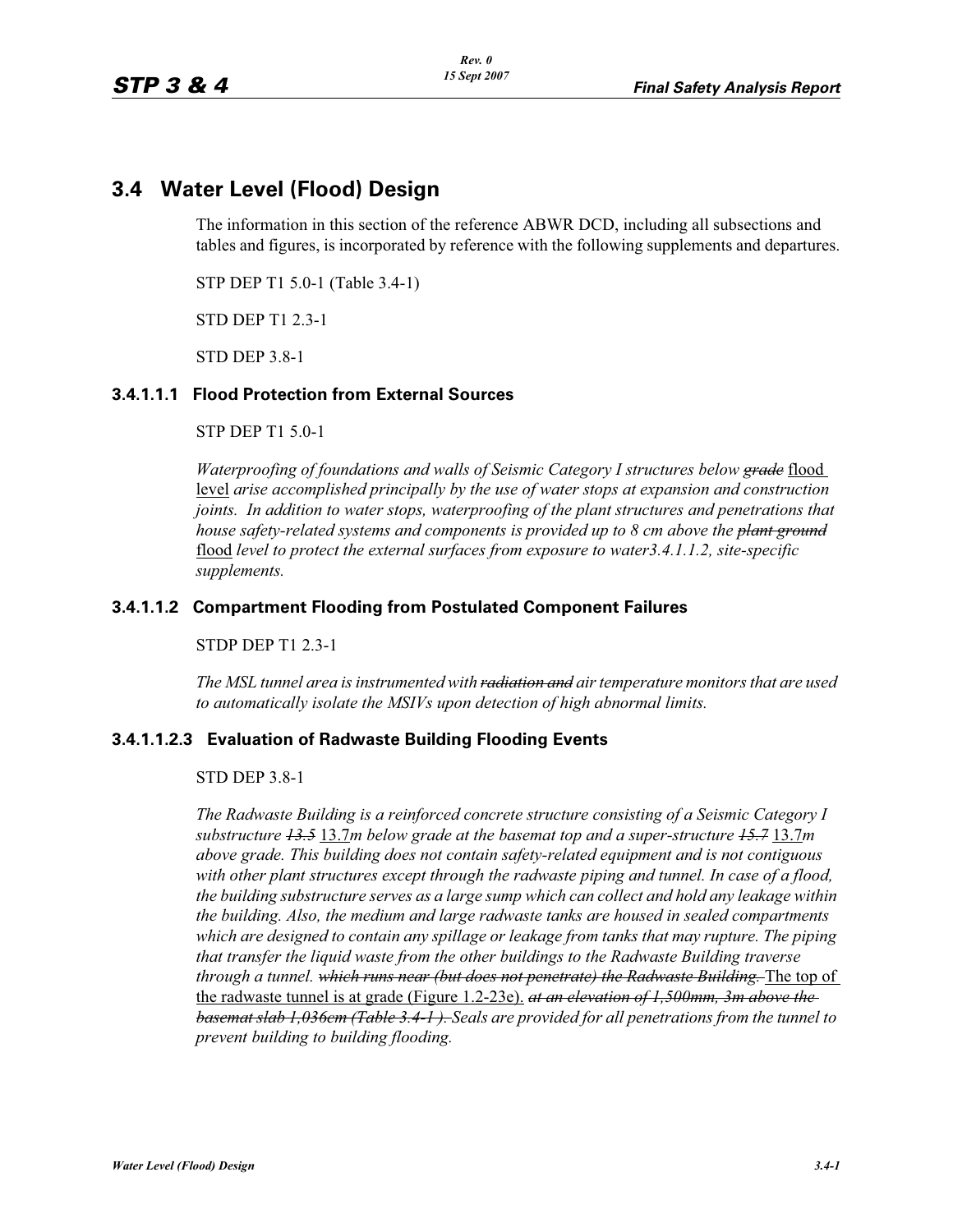# **3.4.2 Analytical and Test Procedures**

STP DEP T1 5.0-1

*Since the design flood elevation is 30.5 cm below* 414.5 cm above *the finished plant grade, there is no dynamic force due to flood. The the lateral hydrostatic* and hydrodynamic *pressure on the structures due to the design flood water level, as well as ground and soild pressures, are calculated.*

## **3.4.3 COL License Information**

#### **3.4.3.1 Flood Elevation**

The following site specific supplement addresses COL License Information Item 3.5.

The site specific flood elevation is defined as 3264141.5 cm above grade. The design basis flood is described in For the cause and specific flooding scenarios considered see Subsection 2.4S.2.

As described in Table 3.4-1 note 3 and 5, all penetrations and doors that penetrate the exterior walls of Seismic Category 1 Buildings that are located below the design basis flood level are watertight. Therefore all safety-related equipment in these buildings are protected from postulated external floods and satisfy the requirements of GDC 2.

### **3.4.3.2 Ground Water Elevation**

The following site specific supplement addresses COL License Information Item 3.6.

The site specific ground water elevation is defined in Subsection 2.4S.12. The ground water elevation is lower than 61.0cm below grade.

#### **3.4.3.3 Flood Protection Requirements for Other Structures**

The following site specific supplement addresses COL License Information Item 3.7.

The Ultimate Heat Sink and Reactor Service Water Piping Tunnel have the same flood protection features as other Seismic Category 1 structures within the scope of the certified design. These design features are addressedcan be foundare in Subsection 3.4.1.1. As described in that Subsection, they are protected from postulated flooding and satisfy the requirements of GDC 2 and the guidance of RG 1.102.

The Ultimate Heat Sink and Reactor Service Water Piping Tunnel are divisionally separated in accordance with Section 3.13 and 3.12. Penetrations that are located below design flood level are watertight thereby preventing an internal flood event from propagating from one division to another.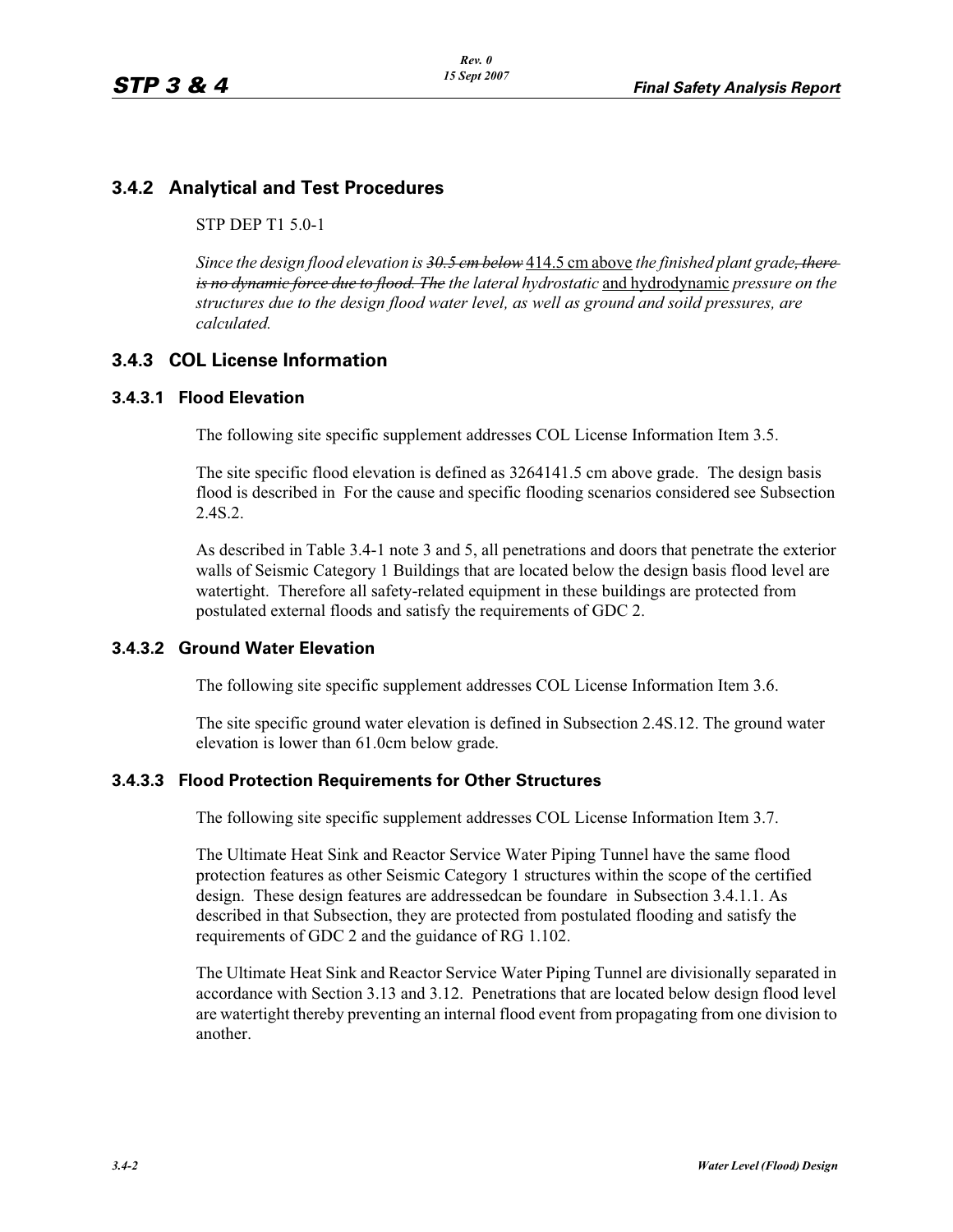#### **3.4.3.4 Penetration Seals**

The following site specific supplement addresses COL License Information in Subsection 3.4.1.1.1.

Penetrations located between Seismic Category 1 building and non-Seismic Category 1 building or to the outside below site- specific flood elevation are similar to a primary containment penetration. They consist of a steel sleeve embedded in the wall with a closure plate that acts as a seal and as a pipe anchor. The sleeve, closure plate and pipe are welded together to form a highly reliable seal.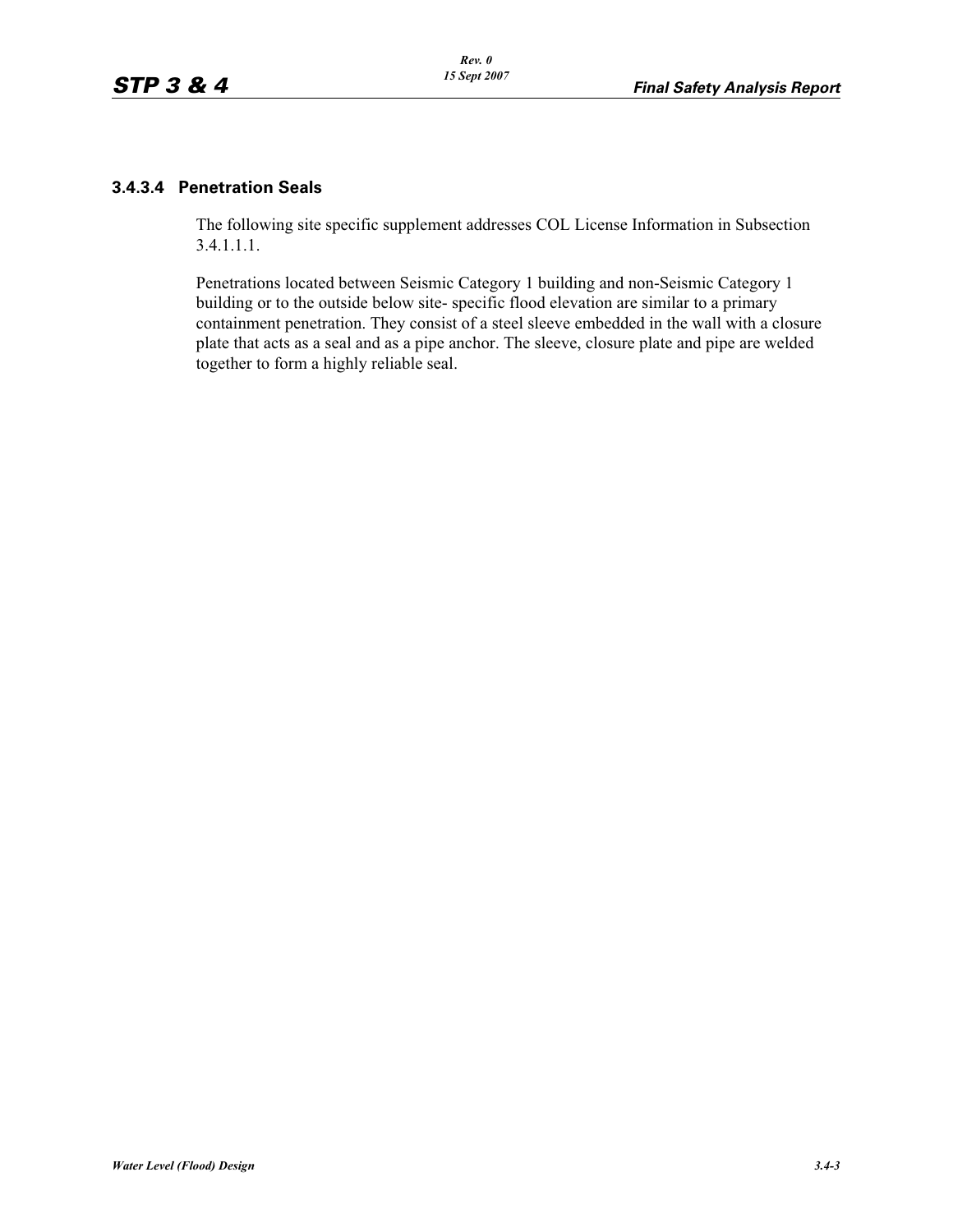| Table 3.4-1 Structures, Penetrations, and Access Openings Designed for Flood Protection |                         |                     |                     |                       |                    |                                   |
|-----------------------------------------------------------------------------------------|-------------------------|---------------------|---------------------|-----------------------|--------------------|-----------------------------------|
|                                                                                         |                         |                     | Control             | Radwaste              | Turbine            | <b>Jitimate</b>                   |
| Structure                                                                               | <b>Reactor Building</b> | Service Building    | Building            | Building              | Building           | Heat Sink                         |
| Design Flood Level <del>(mm) 11,695</del>                                               |                         | <del>909 rr</del>   | <del>909ʻrr</del>   | <del>909'//</del>     | <del>909 rr</del>  | 14,508                            |
|                                                                                         | 14,508 mm               | 10058 mm            | 14,508 mm           | 10058 mm              | 10058 mm           | $(47.6~{\rm ft})$                 |
|                                                                                         | (47.6f)                 | $(33 - t)$          | $(47.6~\text{ft})$  | (33ft)                | $(33 - H)$         |                                   |
| Design Ground Water                                                                     | <del>066 rr</del>       | <del>066 rr</del>   | <del>068'tt</del>   | <del>066'rr</del>     | 066'tt             | 8,534 mm                          |
| fenel <del>(uuu)</del>                                                                  | 9,753mm                 | 9,753 mm            | 9,753 mm            | 9,753 mm              | 9,753 mm           | (28.0ft)                          |
|                                                                                         | (32 ft)                 | (32 f)              | (32ft)              | (32 f)                | (32ft)             |                                   |
| Reference Plant Grade                                                                   | 12,000                  | <del>12,000</del>   | 12.OO               | 12.OOO                | <del>000'ZL</del>  |                                   |
| <del>(mm)</del>                                                                         | 10,363 mm               | 10,363 mm           | 10,363 mm           | 10,363 mm             | $-10,363$ mm       |                                   |
|                                                                                         | (34 <sup>th</sup> )     | (34 <sup>th</sup> ) | (34 <sup>th</sup> ) | (34 <sup>th</sup> )   | (34ft)             |                                   |
| Base Slab <del>(mm)</del>                                                               | <del>-92590</del>       | <del>00983900</del> | <del>002'8</del>    | <del>009 r</del>      | <del>- 006.9</del> | $1,830$ mm $\&$                   |
|                                                                                         | -9,837 mm               | $-3,787$ mm &       | 9,837 mm            | 3,137 mm              | 3,663 mm           | $-305$ mm                         |
|                                                                                         | $(-32.27$ ft)           | 1,863 mm (-12.42    | $(-32.27)$          | $-10.29$ ft)          | $12.02~{\rm fb}$   | $(6 \text{ ft} 8 - 1 \text{ ft})$ |
|                                                                                         |                         | ft &-6.11 ft)       |                     |                       |                    |                                   |
| <del>000'Zz  (uru)</del> ape ape penpy                                                  |                         | 42,000              | <del>12.000</del>   | 12.OO.                | <del>000'Zt</del>  | 14,935 mm                         |
|                                                                                         | 10,363 mm               | 10,363 mm           | 10,363 mm           | 10,363 mm             | 10,363 mm          | (49代)                             |
|                                                                                         | (34ft)                  | (34ft)              | (34, 1)             | (34, 11)              | (34ft)             |                                   |
| B <del>uilding Hoight (mm)</del>                                                        | <del>007.0r</del>       | 22,200              | <u>55.500</u>       | 28,000                | <del>008 rs</del>  |                                   |
| Penetrations Below                                                                      | Refer to Table 6.2-None |                     | RCW, RSW and        | None, except Radwaste |                    | RSW piping                        |
| Design Flood Level                                                                      | တ                       |                     | miscellaneous       | radwaste              | piping             | and electric                      |
| (Notes 1 through 4)                                                                     |                         |                     | lines, and          | piping                |                    | cables                            |
|                                                                                         |                         |                     | electrical          |                       |                    |                                   |
|                                                                                         |                         |                     | penetrations        |                       |                    |                                   |
|                                                                                         |                         |                     |                     |                       |                    |                                   |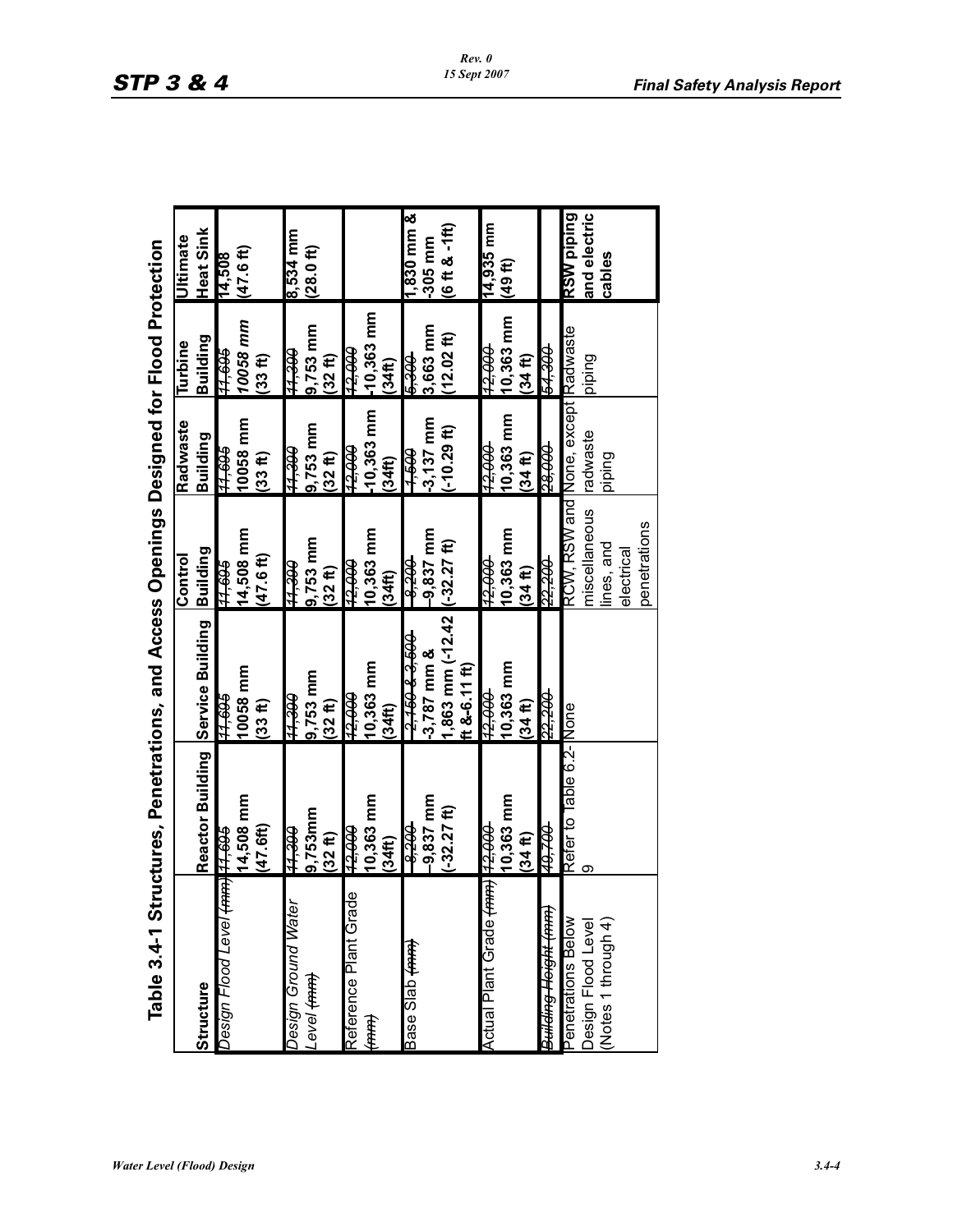| ĺ                  |
|--------------------|
|                    |
| ۱                  |
|                    |
| $\bf{C}$           |
| .<br>המממש ביצ     |
| $\vdots$<br>ļ      |
|                    |
| T <sub>ab</sub> le |

| Table 3.4-1 St                              |                                | uctures, Penetrations, and Access Openings Designed for Flood Protection |                         |          |                         |                  |
|---------------------------------------------|--------------------------------|--------------------------------------------------------------------------|-------------------------|----------|-------------------------|------------------|
|                                             |                                |                                                                          | Control                 | Radwaste | Turbine                 | <b>Ultimate</b>  |
| Structure                                   |                                | Reactor Building Service Building Building                               |                         | Building | Building                | <b>Heat Sink</b> |
| <b>Access Openings Below Access ways to</b> |                                | Access ways from H <del>X area access</del> None                         |                         |          | <b>Access ways None</b> |                  |
| Design Flood Level                          |                                | outside and from R/B, C/B and T/B. From S/B @                            |                         |          | irom S/B @              |                  |
| (Note 5 and 6)                              | S/B and C/B (Ref. (Fig. 1.2-17 |                                                                          | -2,150 mm,              |          | 5,300 тт,               |                  |
|                                             | 1.2-4 through                  |                                                                          |                         |          | Fig 1.2-18)             |                  |
|                                             | $(1.2-8) \bigoplus 4,800$      | @ 3,500 mm, (Fig.                                                        |                         |          |                         |                  |
|                                             | mm                             | $1.2 - 18$                                                               | Area access             |          |                         |                  |
|                                             |                                |                                                                          | from S/B @              |          |                         |                  |
|                                             |                                | Area access ways 3,500 (See Fig.                                         |                         |          |                         |                  |
|                                             |                                | from C/B @ 2,150 1.2-18                                                  |                         |          |                         |                  |
|                                             |                                | <del>mm, 3,500 mm,</del>                                                 |                         |          |                         |                  |
|                                             |                                | <del>and 7,900 mm</del>                                                  | Area access             |          |                         |                  |
|                                             |                                | Fig. 1.2.19)                                                             | <del>8/Surent Aem</del> |          |                         |                  |
|                                             |                                |                                                                          | @ 7,900 mm,             |          |                         |                  |
|                                             |                                | Area access way                                                          | See Fig. 1.2            |          |                         |                  |
|                                             |                                | from T/B @                                                               | $\frac{4}{5}$           |          |                         |                  |
|                                             |                                | <del>3,500 mm (Fig.</del>                                                | Access ways             |          |                         |                  |
|                                             |                                | $7.2 - 24$                                                               | to outside,             |          |                         |                  |
|                                             |                                |                                                                          | S/B, R/B, and           |          |                         |                  |
|                                             |                                |                                                                          | RW/B (See Fig           |          |                         |                  |
|                                             |                                |                                                                          | 1.2-17 through          |          |                         |                  |
|                                             |                                |                                                                          | $(0.2 - 2.0)$           |          |                         |                  |